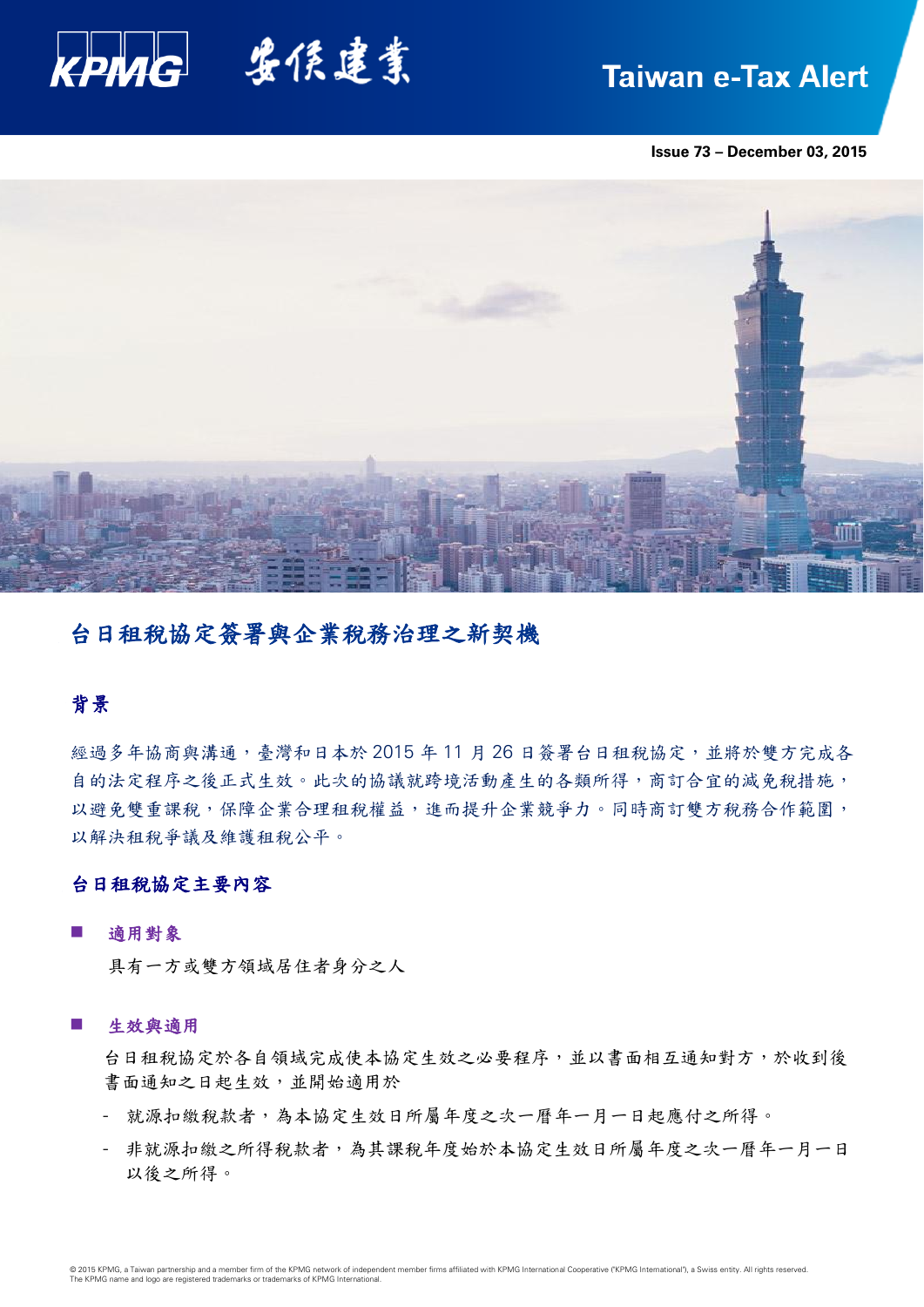# 各類所得減免稅措施摘要彙整

| 營業利潤免稅         | 企業在另一方沒有常設機構(Permanent Establishment,PE)或未經由<br>常設機構營業者,其營業利潤另一方予以免稅。常設機構定義請詳下<br>說明。                                                                                             |
|----------------|-----------------------------------------------------------------------------------------------------------------------------------------------------------------------------------|
| 海空運輸利潤<br>免稅   | 海、空運輸企業在另一方經營取得之利潤,另一方予以免稅<br>參與聯營、合資企業或國際營運機構之利潤,屬於協定規定的海運及<br>空運利潤之範圍,但以歸屬於參與上述經營的比例所取得之利潤為限                                                                                    |
| 投資所得上<br>限扣缴税率 | 股利:10%<br>利息:10%;特定利息免税<br>權利金: 10%                                                                                                                                               |
| 財產交易所得         | 若轉讓不動產<br>$\bullet$<br>一方領域之居住者,轉讓他方領域不動產而取得之利得,他方領域得<br>予課稅。<br>若轉讓公司股權<br>一方領域之居住者轉讓公司之股份或合夥或信託之權益,如該股份或<br>權益 50%以上之財產價值直接或間接來自位於他方領域內之不動<br>產,其取得之利得,他方領域得予課稅。                |
| 個人勞務所得         | 一方居住者以受僱形式在另一方從事個人勞務活動取得的所得,另一<br>方可以課稅<br>受僱在他方提供勞務取得的所得,符合下列所有條件,免徵他方所得<br>稅:<br>>於有關納稅年度開始或結束的任何12個月期間,在另一方連續或累<br>計居留不超過 183 天<br>▶所得非另一方居住者雇主給付或代表雇主給付<br>▶所得非由雇主在另一方的常設機構負擔 |

## 稅務爭議解決機制

- 關係企業移轉訂價相對應調整 一方如對關係企業間交易進行移轉訂價調整,另一方應作合理對應調整
- 相互協商協議之程序 任何人如認為一方或雙方的行為,導致或將導致對其不符合協議規定的課稅時,可以不論 各自救濟規定,向其為居住者一方的稅務主管部門提出申訴。此項申訴應於首次接獲不符 合本協議規定的課稅通知起三年內提出。一方稅務主管部門如認為該申訴合理,且其本身 無法獲致適當的解決,應致力與另一方稅務主管部門相互協商解決,以避免發生不符合協 議規定的課稅。達成的協商決定應予執行,不受各自規定的期間限制。

# 常設機構定義

- 固定場所 PE:管理處。分支機構。辦事處。工廠。工作場所。礦場、油井或氣井、採石場 或任何其他天然資源開採場所。
- 工程 PE:建築工地、營建、安裝或裝配工程,或相關之監督活動,其存續期間超過六個月 者。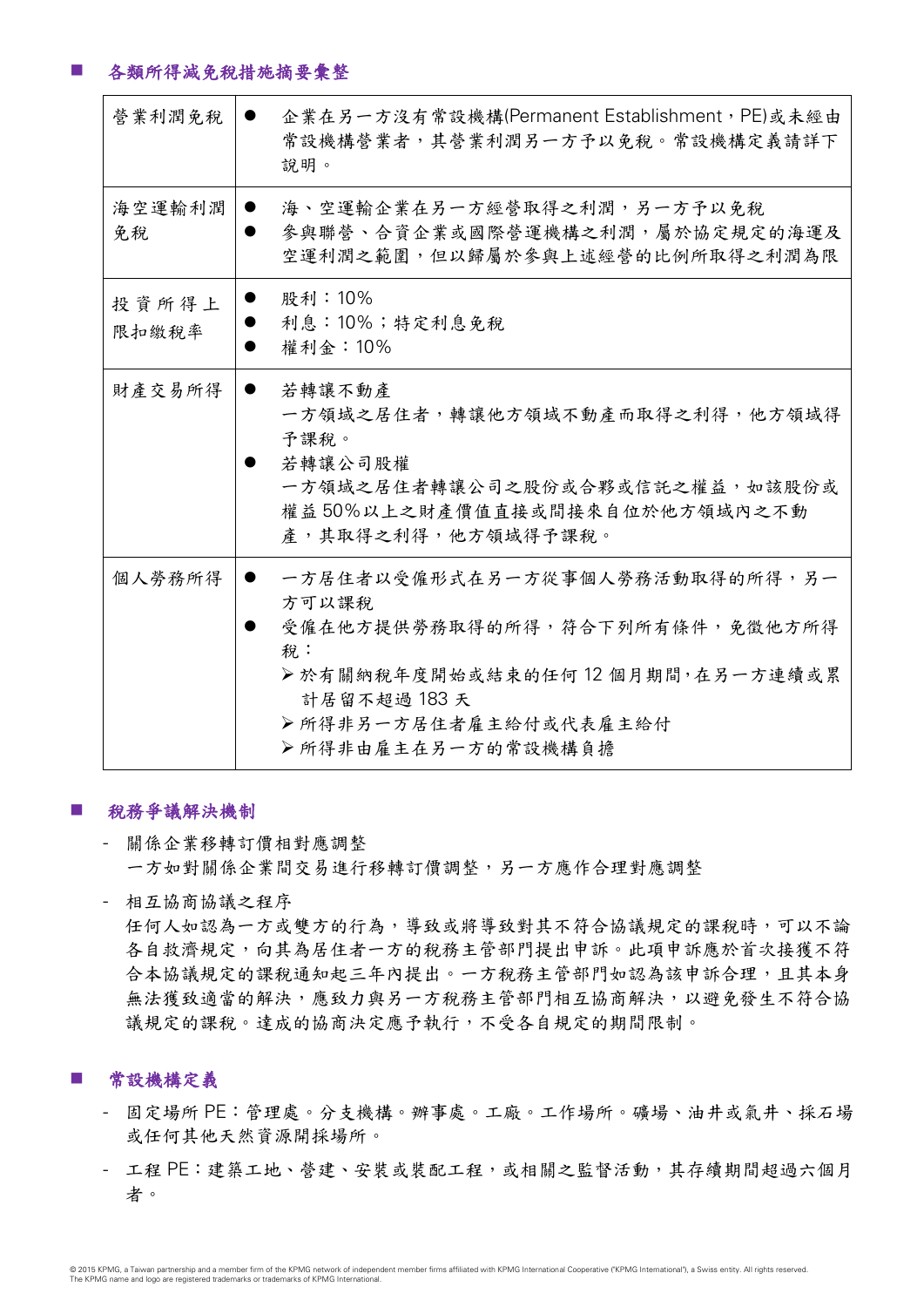- 服務 PE:企業透過其員工或僱用人員在他方領域提供服務,包括諮詢服務,但以該活動為 相同或相關計畫案在該他方領域內於任何十二個月期間內合計超過 183 天者為限。
- 代理人 PE:於一方領域內代表他方領域企業之人,於該一方領域內有權代表該企業簽訂契 約並經常行使該項權力。

# **KPMG** 觀察

一直以來,日本是台灣的重要經貿夥伴之一,交易往來密切,台日租稅協定之簽署將可為企業帶 來直接之稅負成本節省機會,以及稅務爭議管理解決機制。

稅負成本節省方面,最直接的就是於支付股利、利息、權利金時扣繳稅率將由最高之 20%,降低 為10%。而一般跨國企業常見之集團支援管理服務、技術服務等服務收入,過去支付時一般適用 20%扣繳稅率,也可透過申請核准適用營業利潤免稅。

個人勞務所得需於當地申報繳納所得稅之居住者天數,由 90 天放寬至 183 天,除對個人稅務成 本之節省,亦使企業於調派員工出差時有更大之彈性。

稅務爭議管理機制方面,常設機構之定義可協助企業於規劃交易與業務活動安排時,知道該避免 從事何種工作與停留期間,以避免被視為有常設機構。

此外在雙方國家都積極查核移轉訂價之際,透過相互協議程序(MAP)將可降低雙重課稅風險。

#### ■ 相互協商與相對應調整

案例: 日本公司 A 與台灣關係企業 B 相互交易, 遇台灣稅捐機關因移轉訂價查核而調增 B 之 課稅所得時,可向台灣稅捐機管提出 MAP 之要求以經由雙方稅務主管部門進行協商,尋求爭 議解決之機會,以消除雙重課稅問題。

#### 雙邊預先訂價協議

相較於 MAP 之性質屬事後產生雙重課稅之救濟管道,雙邊預先訂價協議之性質係屬事先防範 雙重課稅之機制,其協議結果於雙方均有拘束力,故對潛在移轉訂價爭議之解決顯更為全面。 前述案例中 A 與 B 可在交易發生前向台灣及日本稅捐機關申請談簽雙邊預先訂價協議。如達 成共識,則在協議有效期間內除可取得移轉訂價結果之確定性,達成避免重複課稅之目的外, 並可免除兩國稅捐機關事後進行查核甚或調整之困擾。

台灣陸續與主要貿易伙伴簽有租稅協定,台日租稅協定之簽署將使企業可應用之租稅協定網絡日 趨完善。企業應掌握先機,自集團之整體角度進行全方位思考之規劃作業,並評估自身應如何適 用協定發揮預期功效,以儘早擬訂因應策略,茲此KPMG台灣所將於北中南各地舉辦【KPMG 台 日租稅協定】研討會,詳情請點選下列網址:

<http://www.tax.com.tw/html/special%20course/Newindex.aspx?kind=1>

### 作者:許志文執業會計師、陳彩凰執行副總